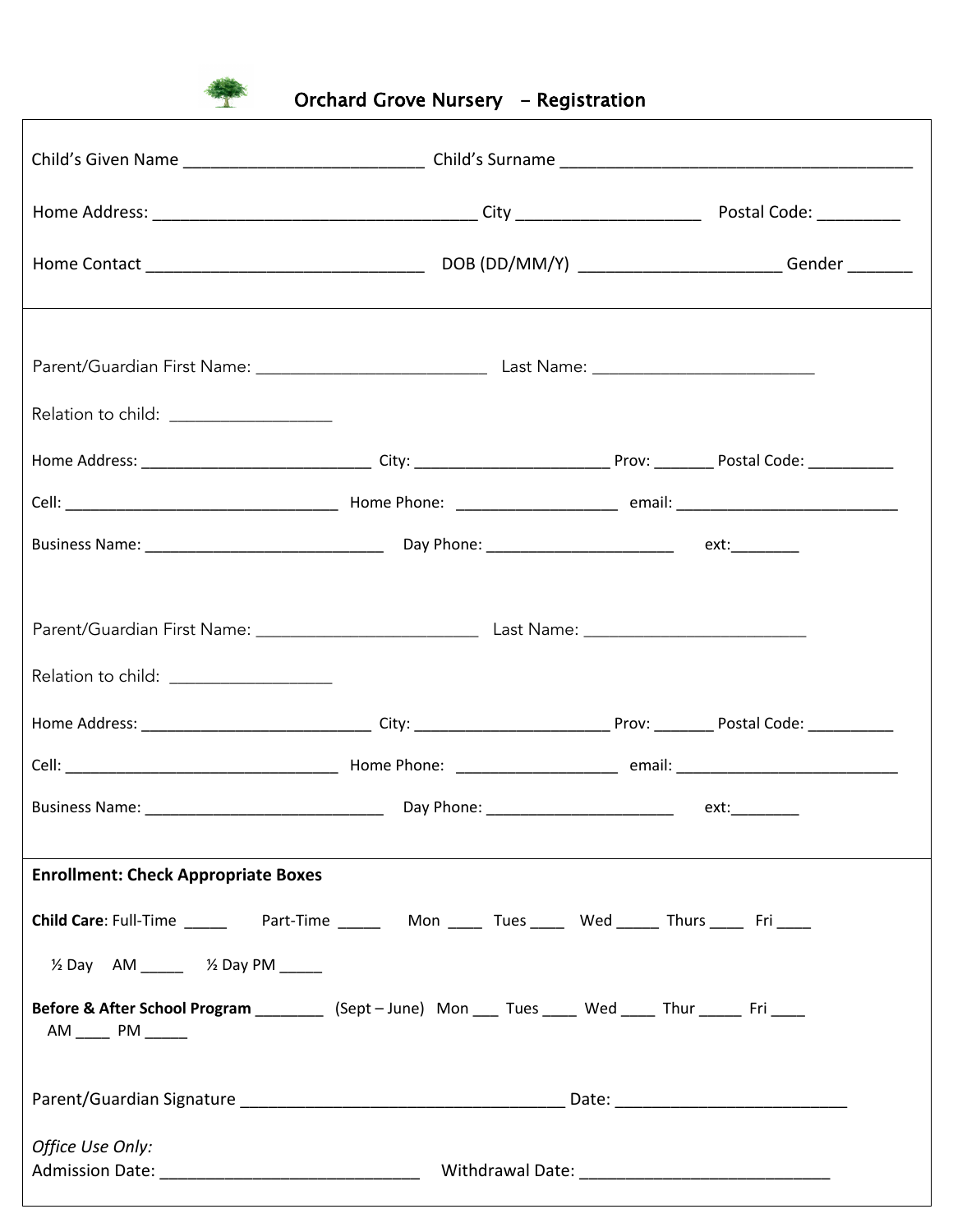| Authorized Emergency Contacts When Parent/Guardian Cannot Be Reached                                                                                        |  |  |  |
|-------------------------------------------------------------------------------------------------------------------------------------------------------------|--|--|--|
|                                                                                                                                                             |  |  |  |
|                                                                                                                                                             |  |  |  |
|                                                                                                                                                             |  |  |  |
|                                                                                                                                                             |  |  |  |
|                                                                                                                                                             |  |  |  |
|                                                                                                                                                             |  |  |  |
|                                                                                                                                                             |  |  |  |
| <u> 1989 - Johann Barbara, martxa alemaniar arg</u>                                                                                                         |  |  |  |
| Persons Authorized to Pick-Up Child from Orchard Grove Nursery (PHOTO I.D will be required)                                                                 |  |  |  |
|                                                                                                                                                             |  |  |  |
|                                                                                                                                                             |  |  |  |
|                                                                                                                                                             |  |  |  |
|                                                                                                                                                             |  |  |  |
| <b>Child's Health Information</b>                                                                                                                           |  |  |  |
|                                                                                                                                                             |  |  |  |
|                                                                                                                                                             |  |  |  |
| List any Health Considerations, List any Health Conditions, seizures, etc.) include any previous health issues;<br>include any symptoms we should be aware. |  |  |  |
| List any/all physical activity limitations or requirements/Instruction:                                                                                     |  |  |  |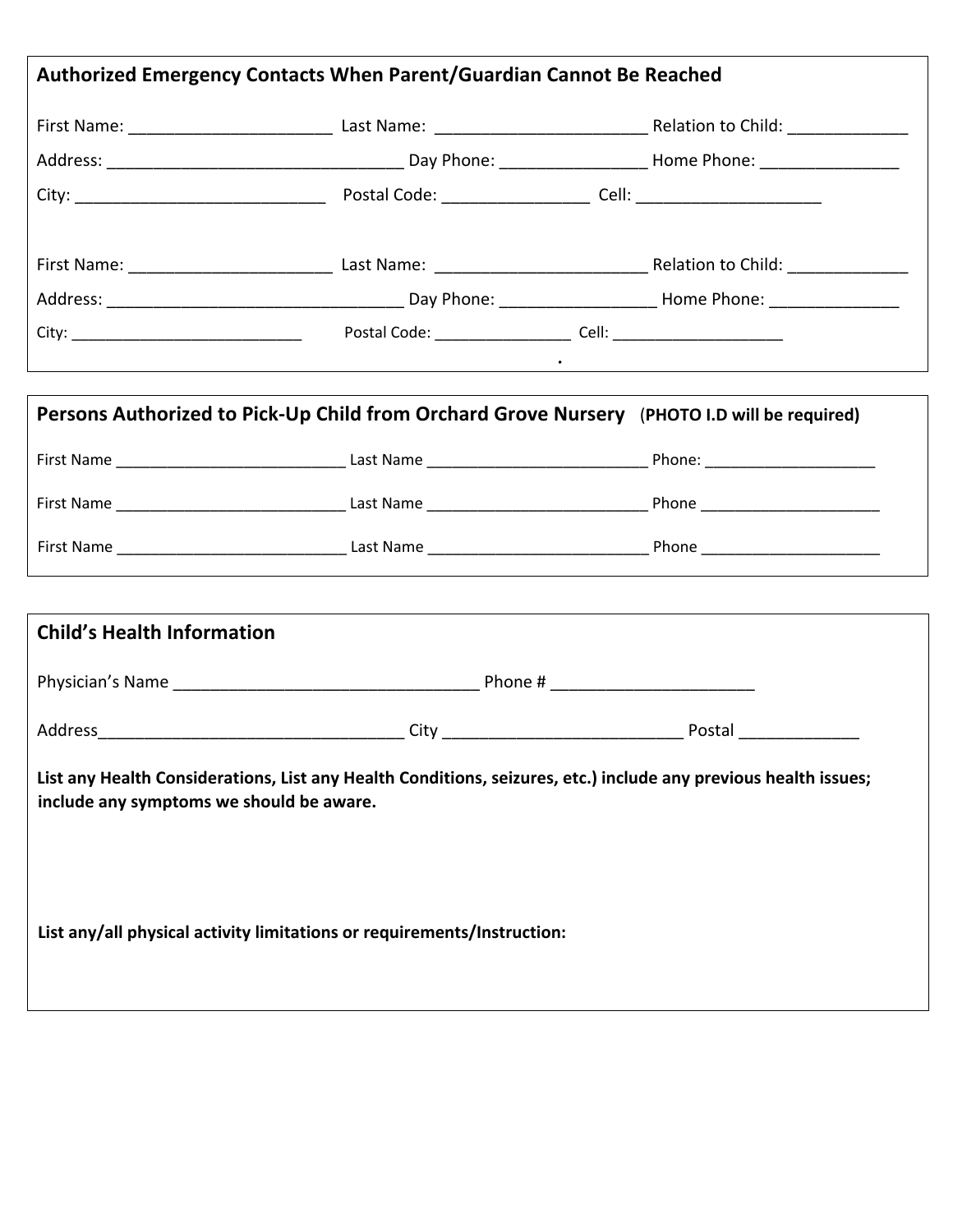| Dietary/Food Restrictions/Allergies; (List any) include requirement/instructions to be followed:                      |
|-----------------------------------------------------------------------------------------------------------------------|
|                                                                                                                       |
| Does your child require an Epipen? Yes _________ No ______                                                            |
|                                                                                                                       |
| My Child has been immunized as per Public Health Yes ________ No ________                                             |
| If yes, a copy has been included ______                                                                               |
| My child has NOT been immunized as per Public Health recommendations. Please check one of<br>the following:           |
| Ministry of Education – Notarized Statement of Conscience or Religious Belief ______                                  |
| Ministry of Education - Notarized Statement of Medical Exemption - completed by a doctor or<br>$n$ urse $\frac{1}{2}$ |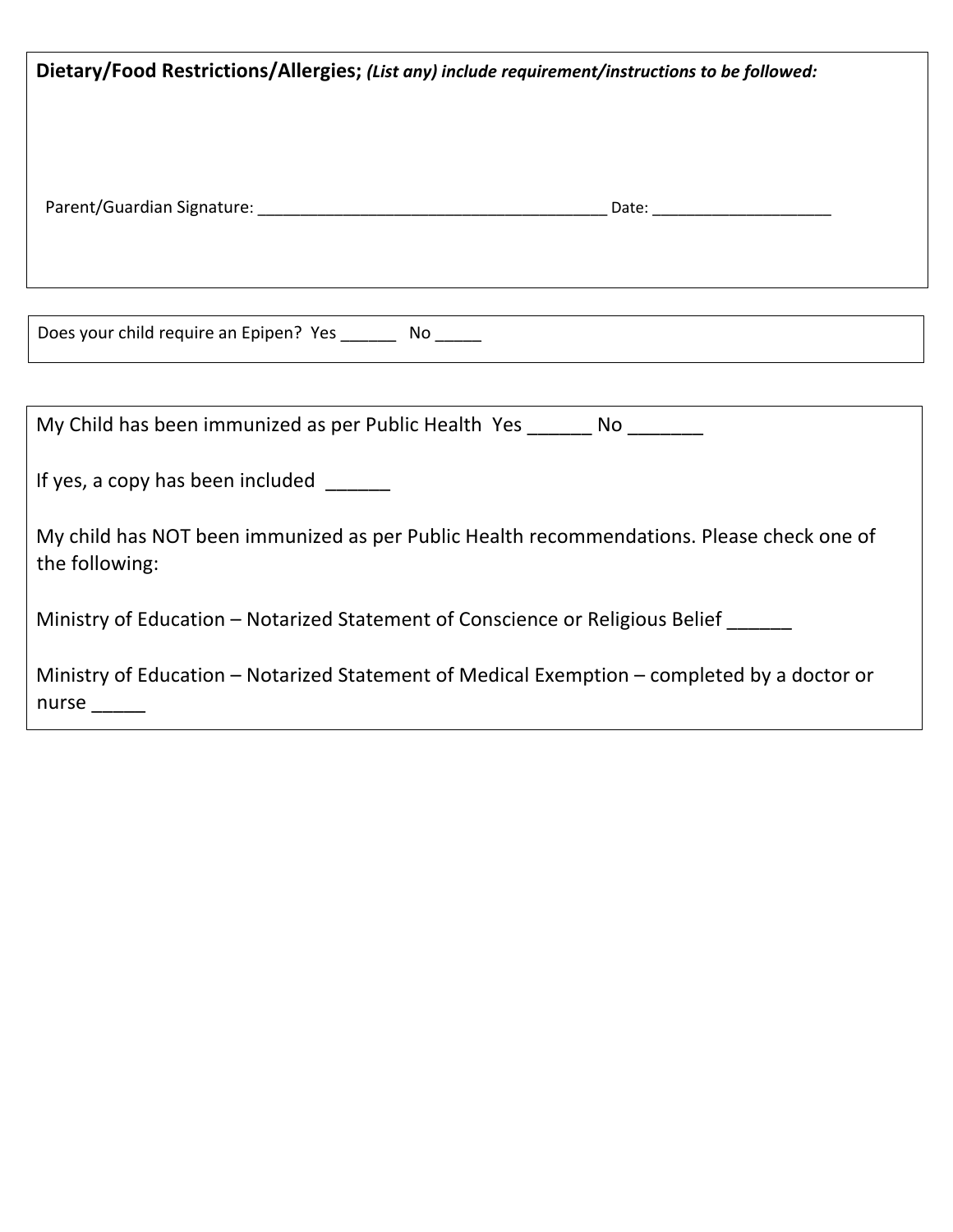## **Orchard Grove Nursery + Before & After School Sleep Agreement**

(In accordance to the "Safe Sleep" policy)

RE: Child's Name \_\_\_\_\_\_\_\_\_\_\_\_\_\_\_\_\_\_\_\_\_\_\_

DOB DD/MM/YY \_\_\_\_\_\_\_\_\_\_\_\_\_\_\_\_\_\_\_\_

(Applicable to Nursery Program)

I \_\_\_\_\_\_\_\_\_\_\_\_\_\_\_\_\_\_\_\_\_\_\_\_\_\_\_\_\_\_\_ (parent/guardian) give permission for my child to sleep in a COT.

## **SLEEP TIME/REST PERIOD** *(Please list any instruction/requirements)*

Instruction from parents/guardian: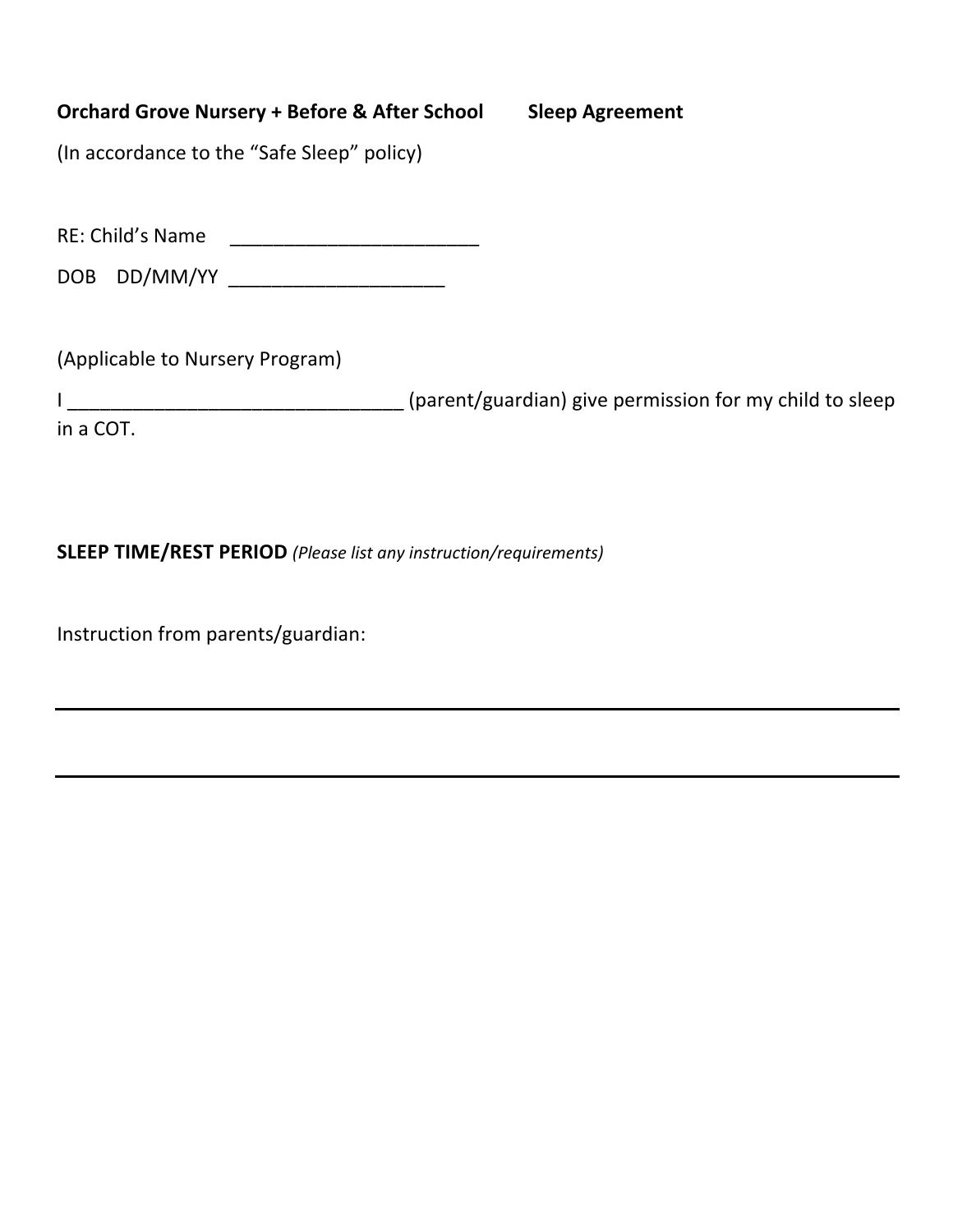## Orchard Grove Nursery + Before & After School Program

| <b>Parent Waiver</b> | <b>Child's Name:</b> |  |
|----------------------|----------------------|--|
|                      |                      |  |

| Program: | <b>Nurse</b> |
|----------|--------------|
|----------|--------------|

 $\overline{a}$ 

Program: Nursery \_\_\_\_\_\_\_\_ Before & After School \_\_\_\_\_\_\_\_\_

|                                                                                                                                                                                                        | <b>YES</b> | <b>NO</b> |
|--------------------------------------------------------------------------------------------------------------------------------------------------------------------------------------------------------|------------|-----------|
| I give permission to use any photo/video taken of my child for<br>promotional material, website and/or social media.                                                                                   |            |           |
| I give permission for the use of my child's photo in Centre displays and<br>documentation.                                                                                                             |            |           |
| I understand that I am responsible for providing Orchard Grove with<br>product/clothing labelled with my child's name, that will protect them<br>from outdoor elements such as sun, rain, insects etc. |            |           |
| I allow the educators to apply sunscreen to my child as needed.<br>Please label with child's name in the original packaging.                                                                           |            |           |
| I allow my child to use hand sanitizers when necessary. Supplied by<br>Centre.                                                                                                                         |            |           |
| I allow the application of non-prescribed lotions/balms, wipes, that<br>have been provided by the parent/guardian as needed with<br>directions/instructions listed on the container/packaging.         |            |           |
| I allow my child to engage in activities with sock feet when applicable.                                                                                                                               |            |           |

Any/All non-prescription, over-the-counter items must be in their original packaging and clearly labeled with the child's name. Please note any expired creams/ointments will not be administered.

| Parent/Guardian Signature: |  |
|----------------------------|--|
|----------------------------|--|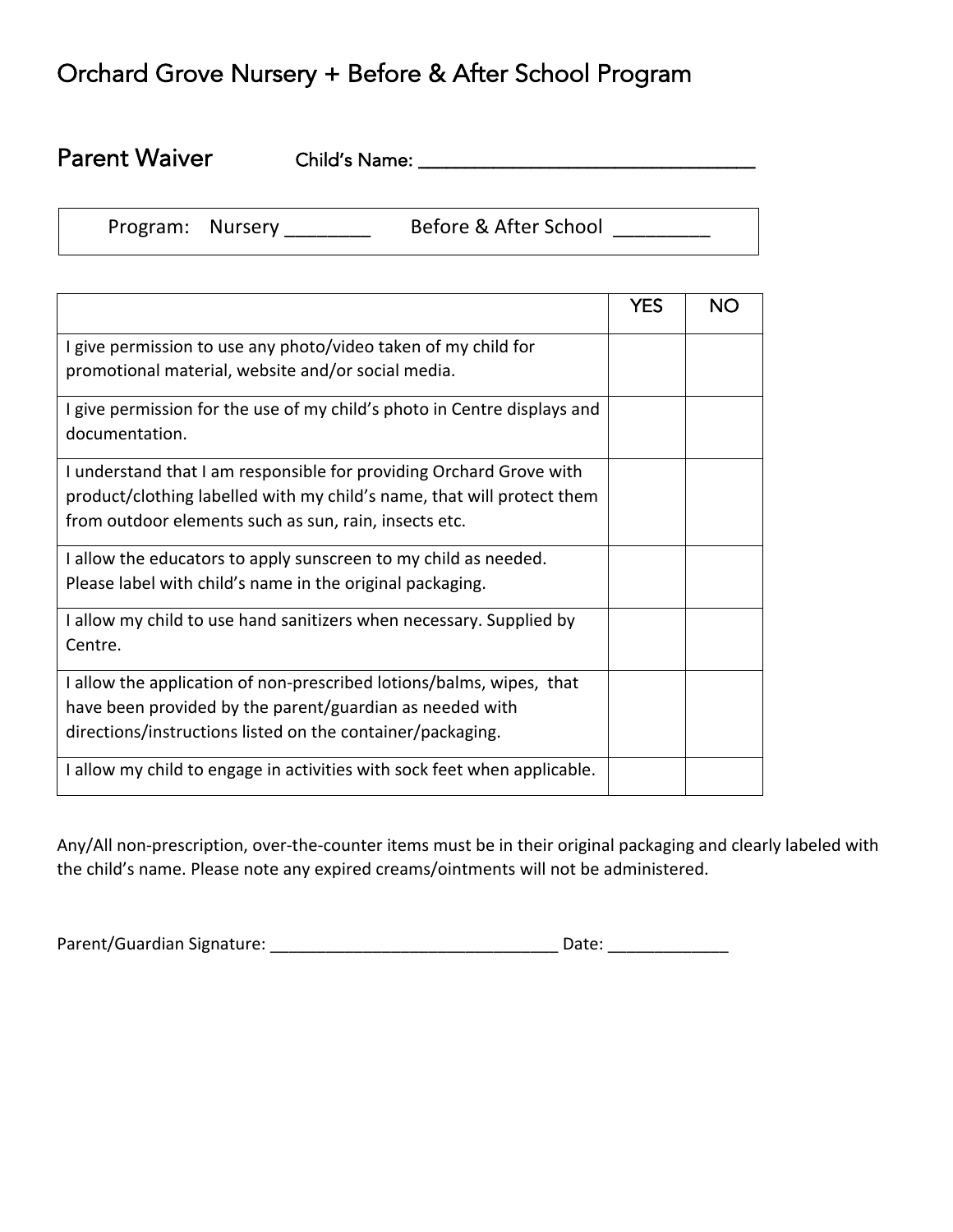Parent/Guardian Terms / Parent Handbook Acknowledgment

Child Care Contact Between: Orchard Grove Nursery (Child Care) and

(name of parent or guardian).

- 1. The parent/guardian agrees to the following terms and those outlined in the parent handbook.
- 2. A non-refundable Family Registration fee and completed registration package is to be submitted.
- 3. Register for Direct Withdrawal of fees prior to commencing services, for the 1<sup>st</sup> of each month; the amount established for the services requested., with no reduction for holidays or absences. Receipts for income tax purposes are issued each February.
- 4. The Centre requires 30 days written notice from the  $1<sup>st</sup>$  of the month to withdraw from Orchard Grove Nursery or in lieu of notice pay full program fee (1) one month fees.
- 5. Late Fee applicable if the child remains at the Centre past centre closing hours. Please be conscientious about picking up your child on time. There is a \$1.00/per minute late fee that will be charged. If the parent/guardian does not contact the centre or cannot be reached past 7pm, it is understood that the Police and any other authorities will be notified.
- 6. To pay for any extra days, camp programs, PA days, school breaks not covered/paid for in the regular monthly fees that the parent/guardian has pre-registered for.
- 7. To be withdrawn from Orchard Grove Nursery with verbal and written notice, if the Supervisor/Provider, after discussing with parent/guardian, determine that the child is not benefiting from the program; or that the centre cannot meet the needs of accommodation: or that the parent/guardian has not fully carried out the terms of this contact.
- 8. To the administration of medication on the conditions stated in the "Administration of Medications" policy outlined in the parent handbook.
- 9. Supervision of school-age children ages Kindergarten to 12 years at Orchard Grove Nursery adheres to the Child Care & Early Years Act stating "appropriate supervision may not require that children are in the presence of an adult at all times" and allows for increased responsibility and independence. When not in the supervision of an educator; children travel in partners.
- 10. Parent/Guardian release Orchard Grove Nursery, its trustees, directors, related corporations, employees, staff from any liability for any loss, personal injury, accident, misfortune or damage to the CHILD or his/her property, with the understanding that reasonable precautions shall be taken to ensure the health and safety of the CHILD.